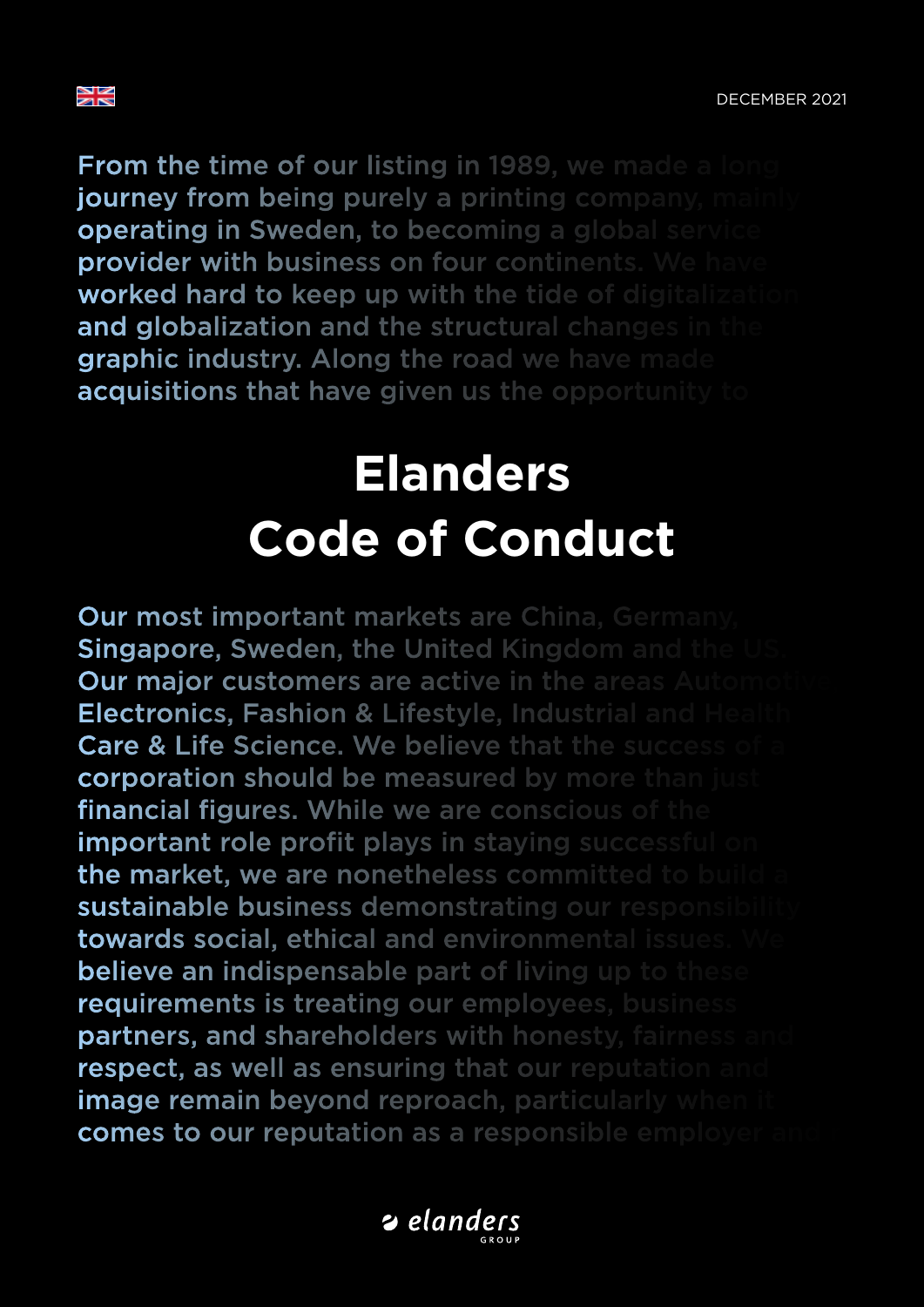### **MESSAGE FROM THE CEO**

Elanders is a global supplier of integrated solutions in the areas of supply chain management and print & packaging. We at Elanders are convinced that the best way to achieve our goals is to work on the basis of clearly formulated social, ethical, and environmental principles that we embody as a company. We believe an indispensable part of living up to these requirements is treating our employees, business partners, the society and shareholders with honesty, fairness and respect.

As a global group, it is fundamental to take responsibility for our actions. To clarify our intentions, we have drawn up this Code of Conduct that states our responsibilities and principles for how we act and do business. This Code will help you navigate to do the right thing in different situations. Please read our Code of Conduct carefully and take part in our Code of Conduct

training as we expect you to understand and act accordingly.

On behalf of Elanders, thank you for your commitment and loyalty to the Group. If there is something you do not understand or need additional information, please feel free to ask questions or express your concerns to Elanders Group as described below.

All managers will be required to make their staff aware of this Code of Conduct and the associated guidelines at least on an annual basis.

The the Sincerely

Magnus Nilsson President and Chief Executive Officer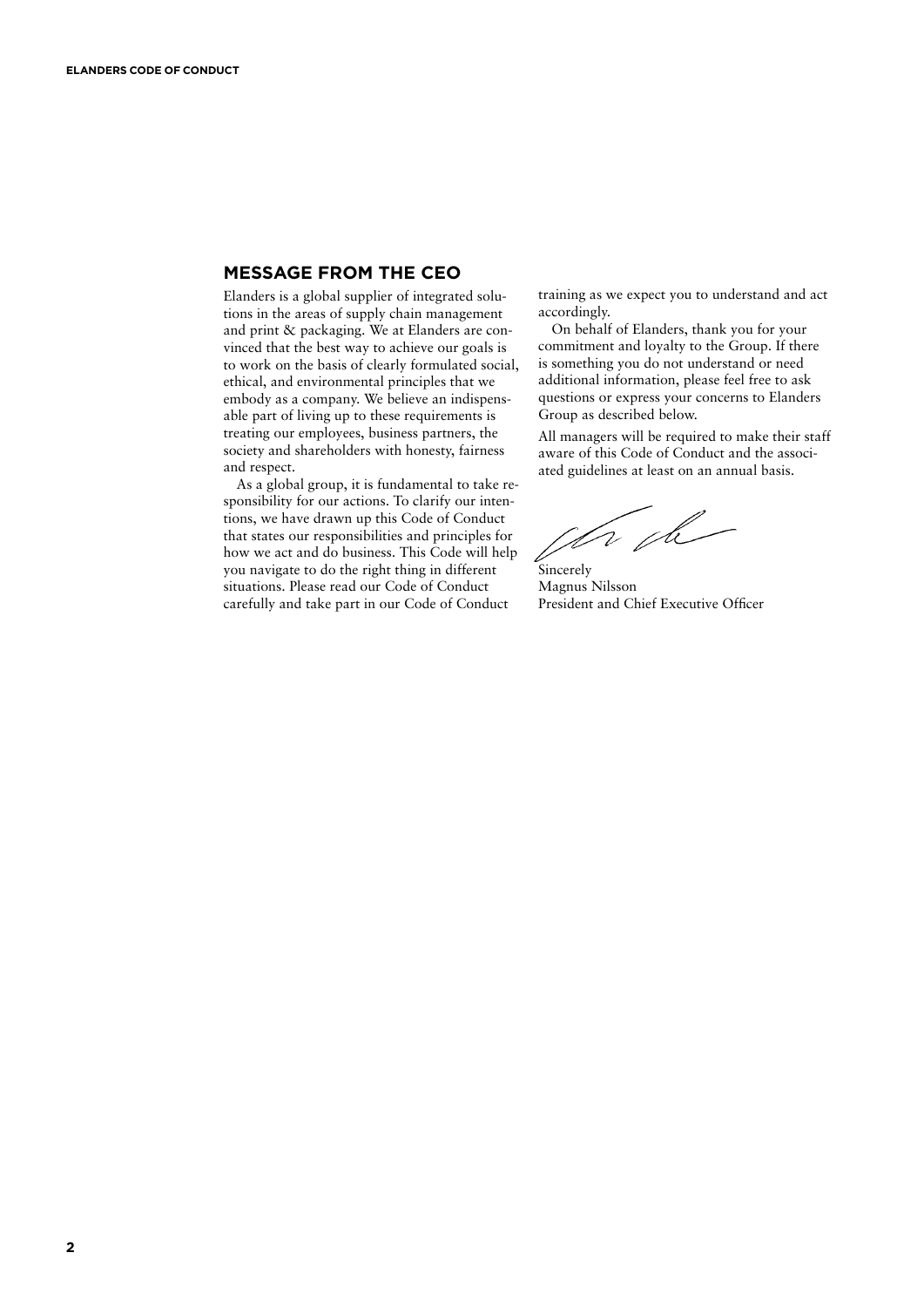### **INTRODUCTION**

From the time of our listing in 1989, we made a long journey from being purely a printing company, mainly operating in Sweden, to becoming a global service provider with business on four continents. We have worked hard to keep up with the tide of digitalization and globalization and the structural changes in the graphic industry. Along the road we have made acquisitions that have given us the opportunity to expand into new markets, customer segments and services.

Elanders is nowadays a global supplier of integrated solutions in the areas supply chain management and print & packaging. The Group has close to 7,000 employees in some 20 countries on four continents and annual net sales of over EUR 1 billion. Our most important markets are China, Germany, Singapore, Sweden, the United Kingdom and the US. Our major customers are active in the areas Automotive, Electronics, Fashion & Lifestyle, Industrial and Health Care & Life Science.

We believe that the success of a corporation should be measured by more than just financial figures. While we are conscious of the important role profit plays in staying successful on the market, we are nonetheless committed to build a sustainable business demonstrating our responsibility towards social, ethical and environmental issues.

We believe an indispensable part of living up to these requirements is treating our employees, business partners, and shareholders with honesty, fairness and respect, as well as ensuring that our reputation and image remain beyond reproach, particularly when it comes to our reputation as a responsible employer and reliable service provider.

If you are unsure how to act in certain situation, a guiding principle is to ask yourself the following:

- Is this against the law?
- Would this be considered unethical? • Could this potentially jeopardize and/or
- damage Elanders reputation? • Would it be embarrassing if I read about this
- in the media?

If yes to any of these questions, then stop and consult with your closest manager for advice.

## **SCOPE OF APPLICATION**

The Code of Conduct applies to all full and part-time employees, temporary workers, senior managers and Board of directors of Elanders Group companies, subsidiaries and those who works on Elanders' behalf, which includes suppliers and vendors, agents, consultants and other third parties. They should all respect this Code of Conduct and actively do their best to meet our standards.

We expect our employees to take responsibility for their work and we expect those who work on our behalf to do the same. We believe in cooperation and we are willing to cooperate with our employees and all related parties to find realistic solutions in each individual case.

We at Elanders are prepared to take cultural differences and other factors that can vary from country to country into consideration, but we will not compromise from our basic demands concerning the safety and human rights of the employees and workers.

# **WHY DO WE HAVE A CODE OF CONDUCT?**

Elanders' Code of Conduct prescribes the principles which Elanders has committed worldwide. The nature of this Code of Conduct is NOT meant to cover all possible situations that may occur. It is designed to provide minimum requirements on the behaviors of how we are expected to interact with our current and future employees, our subsidiaries, our customers, our suppliers and other stakeholders as well as being a good corporate citizen wherever we conduct business.

The information contained in this Code of Conduct is divided into five main sections:

- I. General Rules of Conduct
- II. Responsibilities in the Workplace
- III. Responsibilities towards Business Partners
- IV. Responsibilities towards Society and Environment
- V. Responsibilities towards Shareholders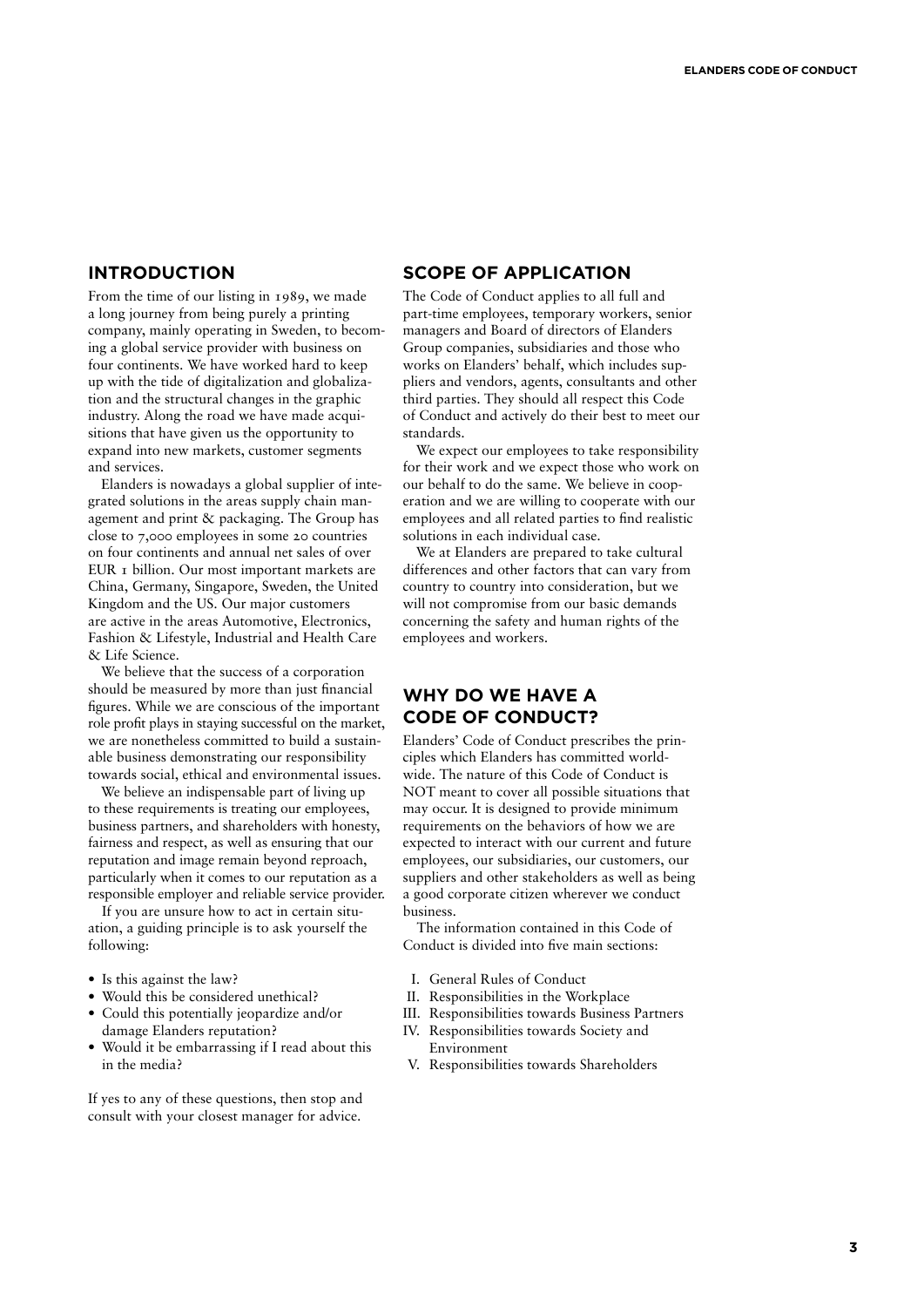# **I. GENERAL RULES OF CONDUCT**

#### **LEGAL COMPLIANCE**

Our basic requirement is that all Elanders operations must follow the national laws and regulations in the countries where they operate. If any local, national or international law, regulation or rule take a more demanding position on matters contained in this Code of Conduct, those shall be prevailed and complied with. It is therefore necessary for all the responsible parties - if needed with the help of specialized advisors - to obtain information about the relevant general legal conditions and regulations to ensure that local laws are complied with. In addition, internal rules and regulations shall also be adhere to and these rules may go beyond what is required in this Code of Conduct.

In the unlikely event of a conflict between the law and this Code of Conduct, the law shall be followed and the conflict must be reported. Reporting could be done to your closest manager, local Managing Director, or alternatively, you can report directly to Elanders Group.

*Physical mail:* Elanders AB Att: CFO Flöjelbergsgatan 1 C SE-431 35 Mölndal Sweden

*e-mail:* whistleblowing@elanders.com

The compliance of this Code of Conduct is followed up regularly and any violations may be subjected to disciplinary actions or terminations of our professional collaboration.

#### **CONFLICTS OF INTEREST**

A conflict of interest occurs when personal interests of an employee or the interests of any related parties compete with the interests of Elanders Group. Decisions must not be affected by personal interests and relationships and we shall avoid conflicts of interest whenever possible. If a conflict occurs or if an employee faces a situation that may involve or lead to a conflict of interest, the employee shall disclose it to their respective

line manager or HR department to resolve the situation in a fair and transparent manner. An employee in such situation cannot be part of the decision-making process or in any other form of influence relating to the conflict.

#### **PROHIBITION OF CORRUPTION, BRIBERY AND MONEY LAUNDERING**

We at Elanders are committed to conducting business with the highest standard of integrity, transparency, openness and compliance in all business interactions. We shall not participate in or endorse any corrupt practices and within our business there is zero-tolerance for any types of fraud, bribes or other improper benefits contrary to this policy, local laws and regulations, industry standards or ethical codes in the countries in which we operate. Please contact Elanders whenever you are asked to pay facilitation payments.

We must never, directly or through intermediaries, offer or promise any personal or improper financial or other advantage in order to obtain or retain a business or other advantage from a third party, whether public or private. Nor must we accept any such advantage in return for any preferential treatment of a third party.

Money laundering is forbidden by law and which is why we avoid general cash transactions as a matter of principle. Due to money laundering, it is important that business relationships must be continuously monitored. Care must be taken to ensure that the information about the identity of the contracting party, the beneficial owner and the purpose of the business relationship is current and correct.

For further information, employees shall refer to Elanders' *Anti-Corruption, Anti-Fraud and Money Laundering Policy.*

#### **DISCLOSURE OF INFORMATION**

Elanders value and protect our confidential information and we respect the confidential information of others. We do not disclose information regarding business activities, health and safety, environmental practices, structure, financial situation and performance in accordance with applicable regulations and prevailing industry practices. Falsification of records or misrepresentation of conditions or practices in the supply chain are unacceptable.

Unless required by law or authorized by management<sup>1</sup>, employees shall not disclose confi-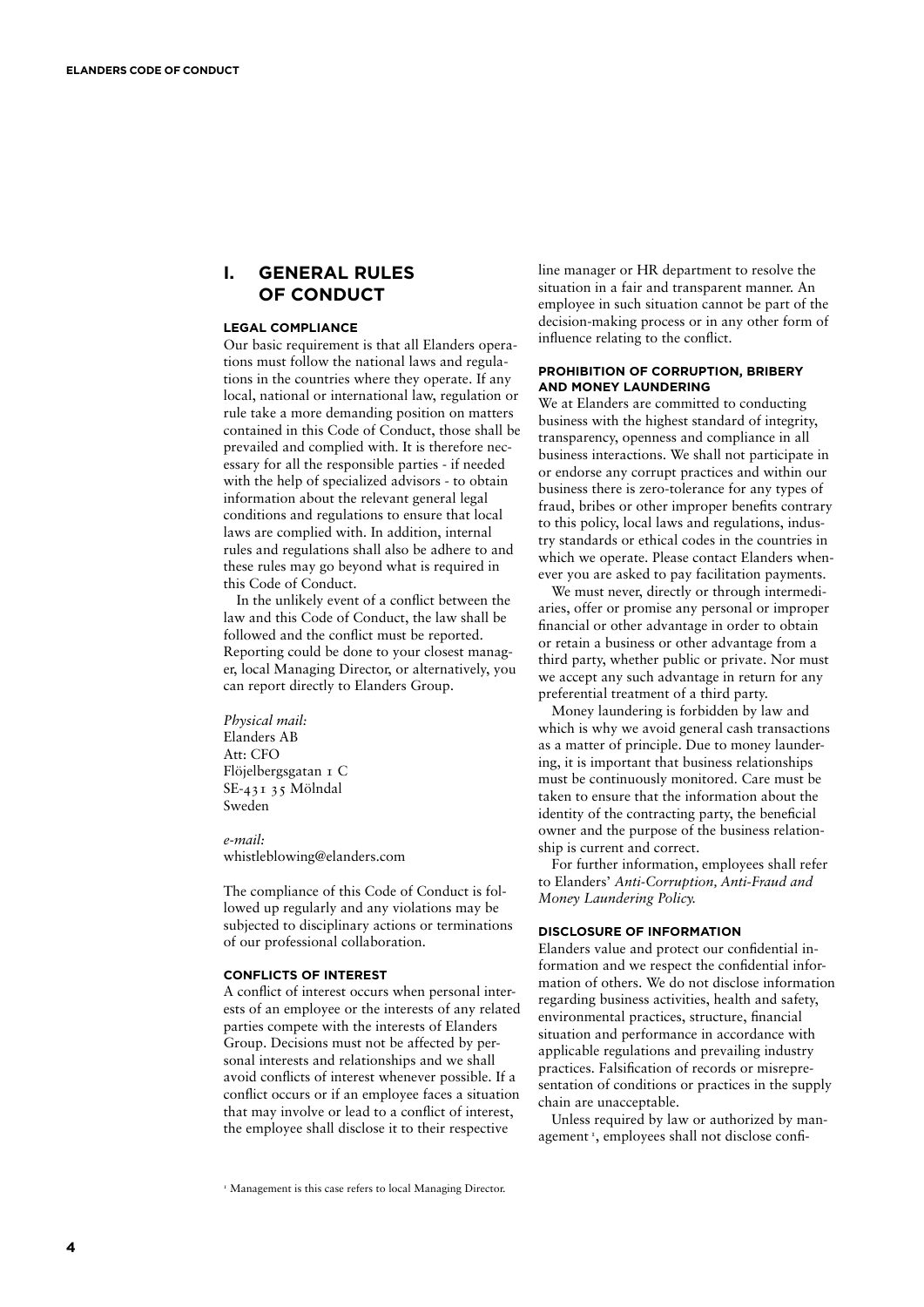dential information or allow such disclosure. If the disclosure of information to third parties is authorized by management, such an exchange is subject to the signing of an adequate confidentiality/non-disclosure agreement.

For further guidance, employees shall refer to Elanders' *Policy for External Information and Insider Policy.*

#### **DATA PRIVACY**

We at Elanders handle personal information with due care. All processing of personal data, including the exchange of personal data with third parties must be in compliance with applicable data protection laws. Therefore, the collection, processing and use of personal data and information is only permitted to the extent required for legal purposes or for the operation of its business. We protect the personal data of employees, former employees, customers, suppliers and other business parties with whom we engage.

We abide to the obligations of the EU General Data Protection Regulation (EU-GDPR) and employees should follow the Elanders' Binding Corporate Rules (BCR), which constitutes the internal guidelines for handling data protection and IT security issues.

For further information, employees shall refer to Elanders' BCR.

#### **INTELLECTUAL PROPERTY**

Elanders respect intellectual property rights and the transfer of technology and know-how should be done in a manner that protects intellectual property rights. We shall not disclose, copy or use intellectual property except for its intended, authorized purpose.

#### **PROTECTION OF COMPANY'S PHYSICAL AND FINANCIAL ASSETS**

We at Elanders shall safeguard and protect Elanders' assets and property from loss, damage, destruction, misuse, theft, fraud and embezzlement, both for tangible and intangible assets.

#### **RESPONSIBLE SOURCING OF MINERALS**

Elanders commit to work proactively to ensure that minerals in its products and its supply chain are responsibly sourced and we avoid unsustainably mined minerals. We reasonably assure that conflict minerals, such as tantalum, tin, tungsten and gold does not directly or indirectly finance or benefit armed groups that are perpetrators of serious human right abuses.

# **II. RESPONSIBILITIES IN THE WORKPLACE**

#### **HEALTH AND SAFETY OF EMPLOYEES**

We at Elanders are committed to providing healthy and safe working conditions for all our employees and workers and we promote health and safety practices in our workplace. We conduct our operations in compliance with applicable health and safety laws and regulations. All employees and workers are accountable and responsible for contributing to a healthy and safe work environment in line with their roles and responsibilities and to fostering safe working attitudes.

We control the exposure to potential safety hazards (e.g., electrical and other energy sources, fire, vehicles, and fall hazards) through proper design, engineering and administrative controls, preventative maintenance and safe work procedures (including lockout/tagout), and ongoing safety training. Where hazards cannot be adequately controlled by these means, employees and workers are to be provided with appropriate, well-maintained, personal protective equipment. Employees and workers shall not be disciplined for raising safety concerns.

Potential emergency situations and events are to be identified and assessed, and their impact minimized by implementing emergency plans and response procedures including: emergency reporting, employee notification and evacuation procedures, worker training and drills, appropriate fire detection and suppression equipment, adequate exit facilities and recovery plans.

We control hazards and take the best reasonably possible precautionary measures against accidents and occupational diseases; Procedures and systems are to be in place to prevent, manage, track and report occupational injury and illness including provisions to: encourage reporting; classify and record injury and illness cases; provide accessible first aid equipment and necessary medical treatment; investigate cases and implement corrective actions to eliminate their causes; and facilitate return of employees and workers to work.

Elanders identify, evaluate and control employee and worker exposure to chemical, biological and physical substances. Engineering and/or administrative controls must be used to control overexposures. When hazards cannot be adequately controlled by such means, employee and worker health is to be protected by appropriate personal protective equipment programs.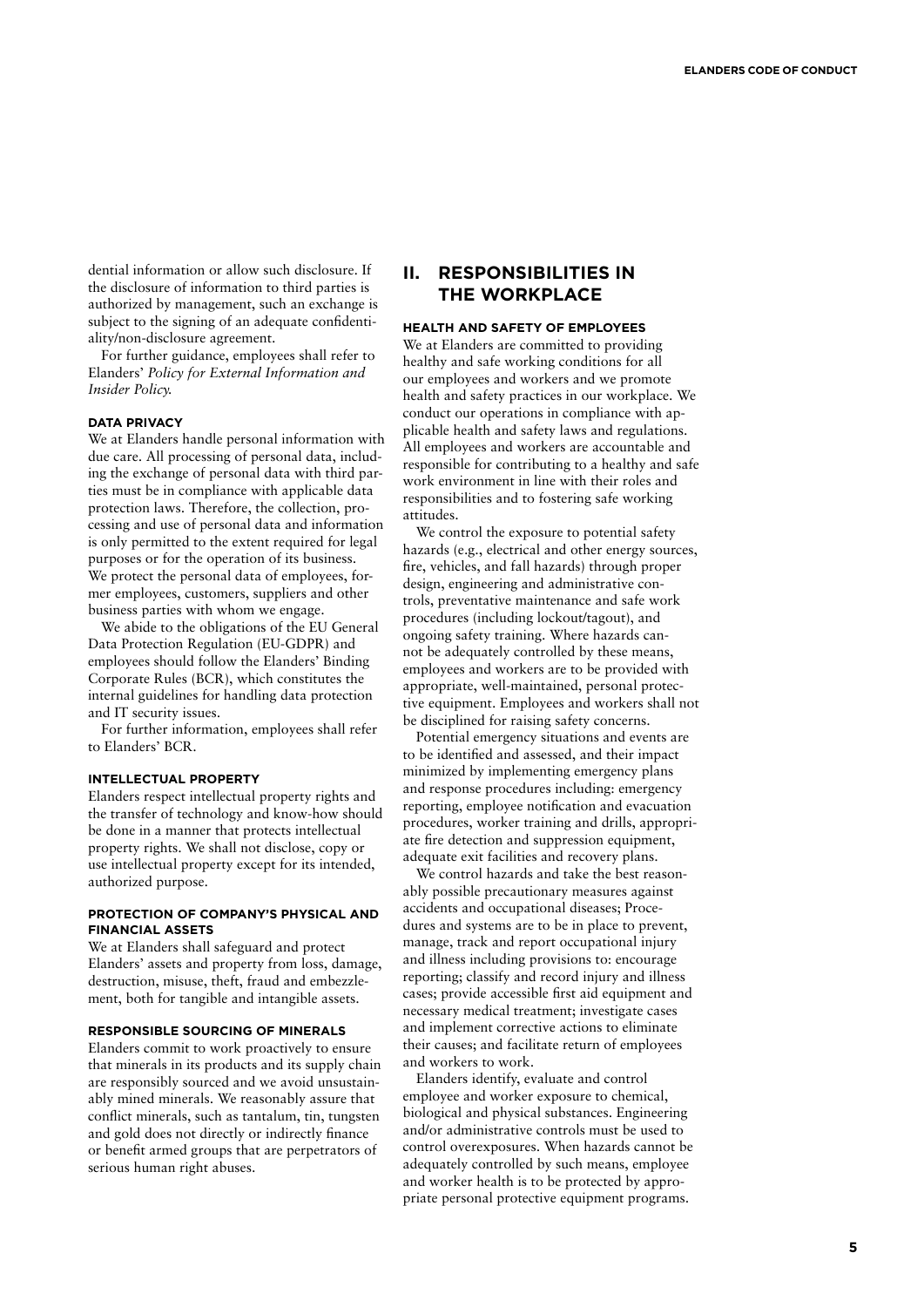We identify, evaluate and control exposure to the risks of physically demanding tasks, including manual material handling and heavy or repetitive lifting, prolonged standing and highly repetitive or forceful assembly tasks.

Elanders evaluate building construction and production and other machinery for safety hazards. Physical guards, interlocks and barriers are to be provided and properly maintained where buildings or machinery presents an injury hazard to employees.

#### **RESPECT FOR THE HUMAN RIGHTS**

We at Elanders respect the personal dignity, privacy and rights of each individual and Elanders align with the UN Guiding Principles on Business and Human Rights, including the ILO Declaration on Fundamental Principles and Rights at work and the UN Universal Declaration of Human Rights.

Elanders ensure no use of any form of slave, forced labor or human trafficking in any phase of business operations. This applies not only to our companies but also as a matter of course to the conduct of those who works on Elanders' behalf which includes suppliers and vendors, agents, consultants and other third parties.

We will not permit working hours that are not in compliance with national laws. We provide fair remuneration and guarantee the applicable national statutory minimum wage.

#### **NON-DISCRIMINATION**

Elanders benefits from the creativity and innovation that results from employees with different experiences, perspectives, and cultures working together and therefore we at Elanders value diversity and do not tolerate discrimination. We promote equal opportunities and treat our employees and all related parties with respect and regardless of skin color, race, ethnicity or nationality, social background, disabilities, pregnancy, political or religious conviction, gender, sexual orientation, gender identity or expression, age, marital or family status, or any other characteristic protected by applicable laws and regulations.

#### **WORKPLACE HARASSMENT**

Elanders do not tolerate any form of harassment or violence in the workplace which creates an offensive, intimidating, humiliating or hostile work environment that unreasonable interferes with other employee and worker's job performance. We are committed to provide a working environment whereby employees and workers can work free of harassment. Behaviours that could be considered harassment are for examples; jokes related to race, religion, ethnic, etc., teasing or bullying that cause someone to be humiliated, unwelcome flirting or advances, violence or threats of violence.

We at Elanders refuse to employ or make anyone work against their will and do not tolerate or support any unacceptable treatment of employees or workers, such as psychological or physical cruelty, sexual harassment or discrimination. We also prohibit behavior including gestures, language and physical contact, that is sexual, coercive, threatening, abusive or exploitative.

#### **PROHIBITION OF CHILD LABOR**

Elanders have zero tolerance for any form of child labour. We recognize the right of the child to be protected from economic exploitation and from performing any work that is likely to be hazardous or to interfere with the child's education or to be harmful for child's physical, spiritual, moral, social and mental development.

We respect and promote all applicable laws and regulations to protect human rights and children's rights as a fundamental and general requirement throughout the countries where we operate.

We do not employ workers under the age of 15 or, in those countries subject to the developing country exception of the ILO Convention 138, we do not employ workers under the age of 14.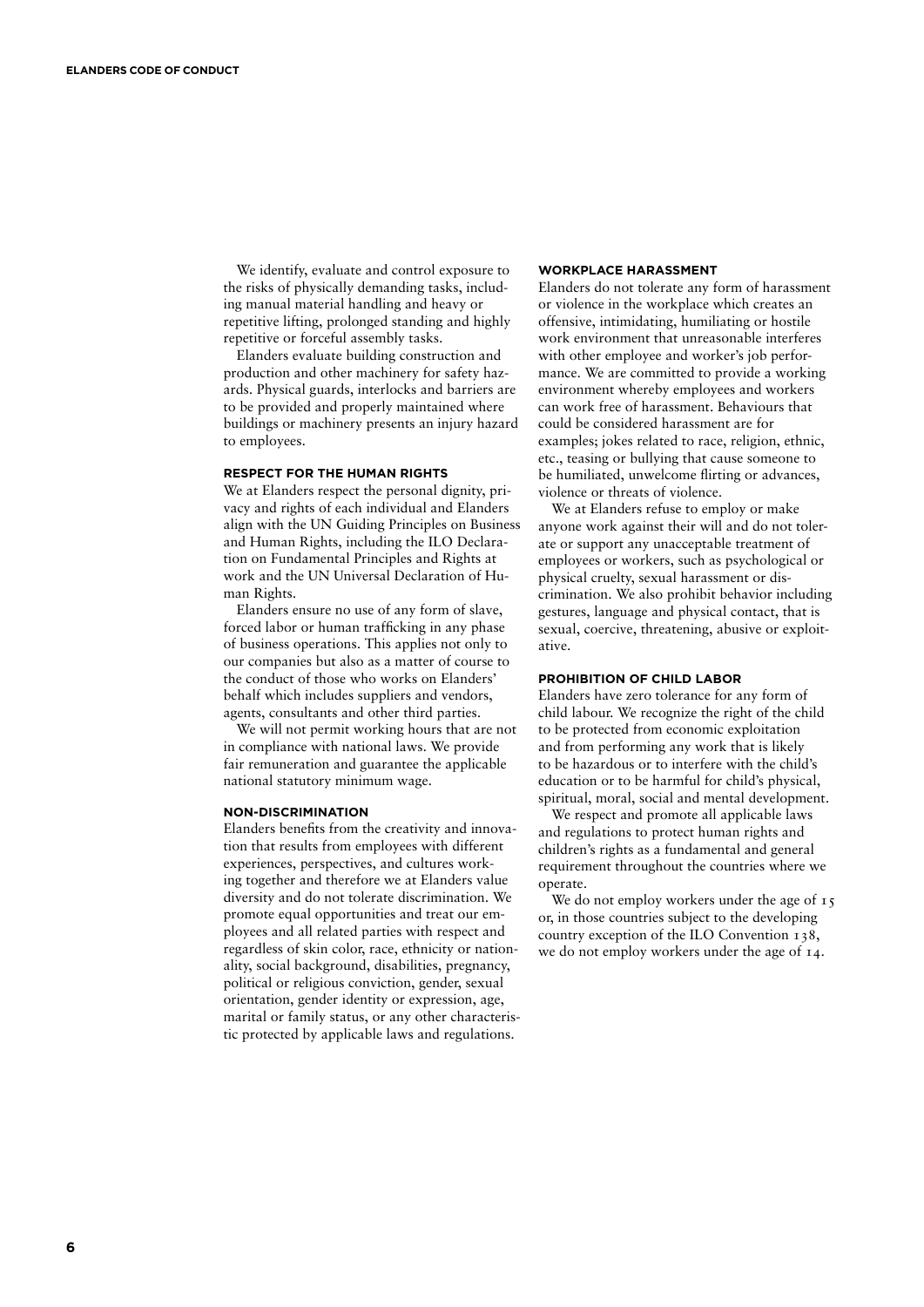# **III. RESPONSIBILITIES TOWARDS BUSINESS PARTNERS**

### **ANTITRUST AND FAIR COMPETITION**

Free and fair competition is in the interests of Elanders. It is therefore mandatory to conduct our business by making use of fair market practices and in full compliance with all applicable antitrust, competition and fair dealing laws. We conduct our business based on merit and market economy principles, as well as free and unhindered competition. We treat our business partners and competitors fairly and with respect and we expect the same respect in return.

We at Elanders keep our promises and always aim to deliver at the level of quality that has been agreed upon. We only enter into commitments regarding our products and services that we can live up to and we honour the agreements we enter.

### **STAKEHOLDER RELATIONS**

Elanders engage stakeholders clearly, honestly, and respectfully and we are committed to timely and meaningful dialogue with all stakeholders, including shareholders, customers, suppliers and employees, indigenous peoples, governments, regulators, and landowners, among others.

### **BUSINESS ETHICS**

Elanders will conduct our business in an open, honest, and ethical manner and we value our reputation for ethical behaviour and for reliability. We recognise that any involvement in corruption will reflect adversely on our image and reputation.

We are committed to maintaining the highest standards of integrity and corporate governance practices to maintain excellence in our daily operations, and to promote confidence in our governance systems.

#### **TRADE COMPLIANCE (IMPORTS AND EXPORTS)**

As Elanders is a global company, we are committed to comply with international trade rules, by which countries regulate the movement of products, technology across national borders.

# **IV. RESPONSIBILITIES TOWARDS SOCIETY AND ENVIRONMENT**

### **ENVIRONMENTAL PROTECTION**

Elanders do not consider sustainability work as a responsibility – we see it as a business opportunity. We aim to strike a healthy balance between commercial interests and the environment. We bear responsibility for the environmental compatibility and sustainability of our products and services. We avoid harmful environmental practices, and consistently pursue our goal of achieving a lasting reduction in negative impact or waste of all types on the environment and climate.

Elanders expect that our employees' endeavour to act responsibly and with care for the environment and those who work on Elanders' behalf to take responsibility for environmental impact. We should all act in accordance with the applicable laws and regulations regarding environmental protection.

Furthermore, Elanders focus on environmentally friendly, advanced and efficient technologies, which we implement throughout our entire supply chain. We want to minimize environmental pollution and make continuous improvements in environmental protection, to reduce or eliminate waste of all types, including water and energy at the source or by practices such as modifying production, maintenance and facility processes, materials substitution, conservation, recycling and re-using materials. We identify and manage chemicals and other materials posing a hazard if released to the environment to ensure their safe handling, movement, storage, use, recycling or reuse and disposal.

#### **POLITICAL ACTIVITIES**

We at Elanders are politically neutral but everyone is free to participate in the political process and support causes of their choice in their free time and in their capacity as private citizens. We do not support political parties and do not make political donations.

### **COMMUNITY AND CHARITABLE CONTRIBUTIONS**

Elanders strive to provide employment and economic opportunities in the communities where we operate. We grant donations and sponsorships to innovative programs in health, education, social services and the environment, as well as cultural and civic projects. The granting